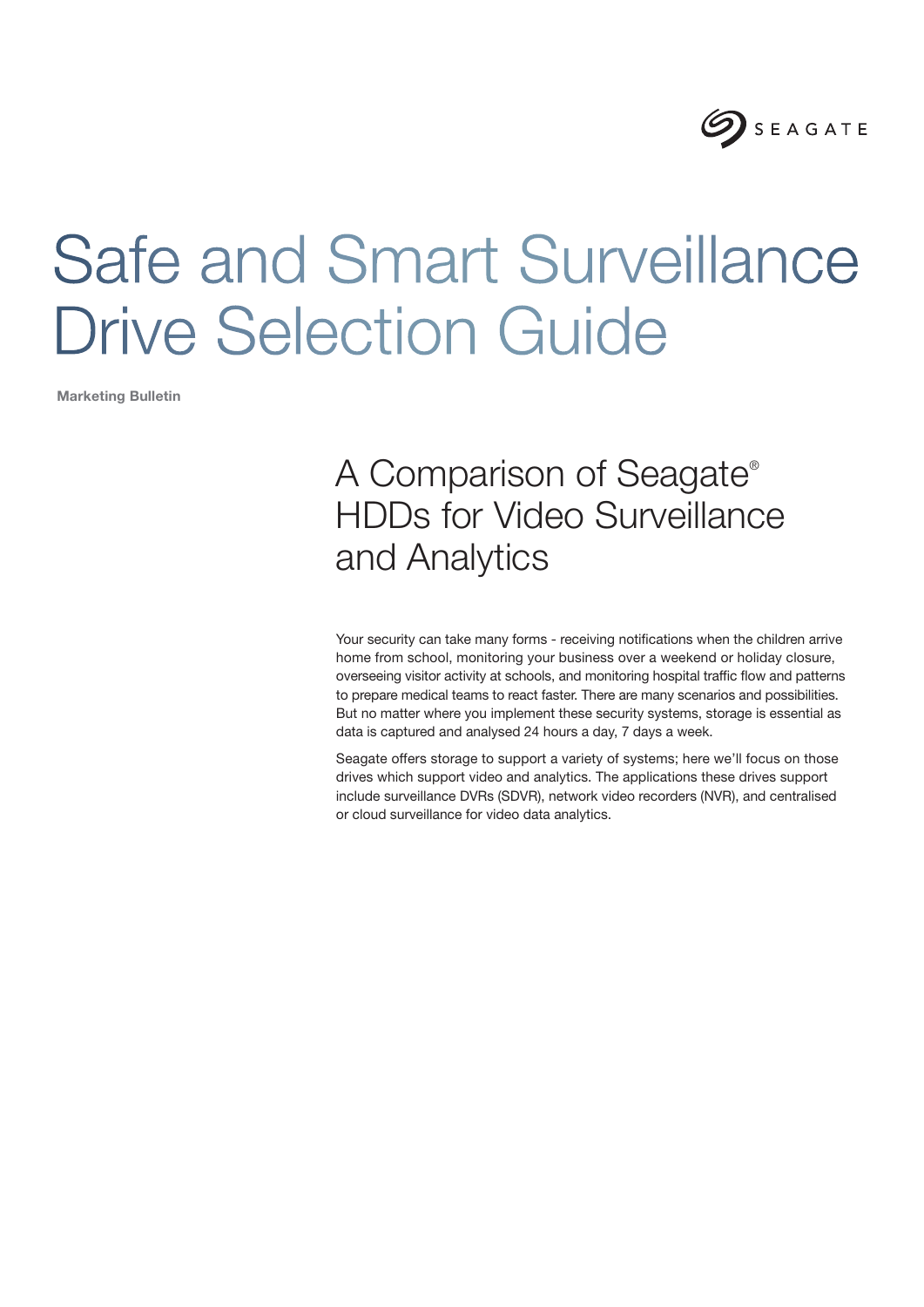### Safe and Smart Surveillance Drive Selection Guide



To choose the right drive, take the time to learn your system requirements. How often will cameras be running and recording? How long do you need to keep your footage? Where will you be storing and streaming your data? How many drives does your system support? These questions will help you understand which Seagate drives will best support your system: Seagate Surveillance HDDs or Enterprise Capacity 3.5 HDDs.

It's important to understand the workload of a security system first so you can determine the performance the system requires from the drive. Will the system be used for fast video analytics (the use of features like facial recognition programs), or will it more simply be used to record content and play it back only when an incident needs reviewing? If it is, then these factors are important to understand the level of performance you'll expect from the drive. For example, surveillance systems often feature advances in intelligent video analytics and high-definition image recording. In order to manage the vast amounts of video and related metadata in an intelligent surveillance solution, a relational database or similar traditional data system is typically used. It is absolutely critical that reads and writes for such systems employ the utmost levels of performance and error detection and correction to ensure data integrity isn't compromised.

Next consider what implications this workload will have on your system design. All surveillance applications expect support 24×7, but how does this affect your storage requirements. Applications that stream video to a central location may need higher capacities and throughput to accommodate their streaming activity, remote access and data replication. In fact, ever increasing file sizes in video surveillance are behind the insatiable hunger for greater storage capacity; such data can quickly fill even the most copious storage system. But sometimes sheer drive capacity is just part of the answer. Efficiently transferring these voluminous files demands drives with outstanding throughput, as well as robust error correction features to ensure data integrity is maintained during transmission. The SATA interface takes advantage of breakthroughs in very large scale integration (VLSI) technology and high-speed serial transceivers, enabling SATA drives to deliver an unprecedented blend of performance, flexibility, data integrity and reliability.



To learn more about surveillance system needs and get drive recommendations, see the [Seagate Surveillance](http://www.seagate.com/files/www-content/product-content/_cross-product/en-us/docs/surveillance-portfolio-sc553-3-1507us.pdf)  [cheat sheet](http://www.seagate.com/files/www-content/product-content/_cross-product/en-us/docs/surveillance-portfolio-sc553-3-1507us.pdf)